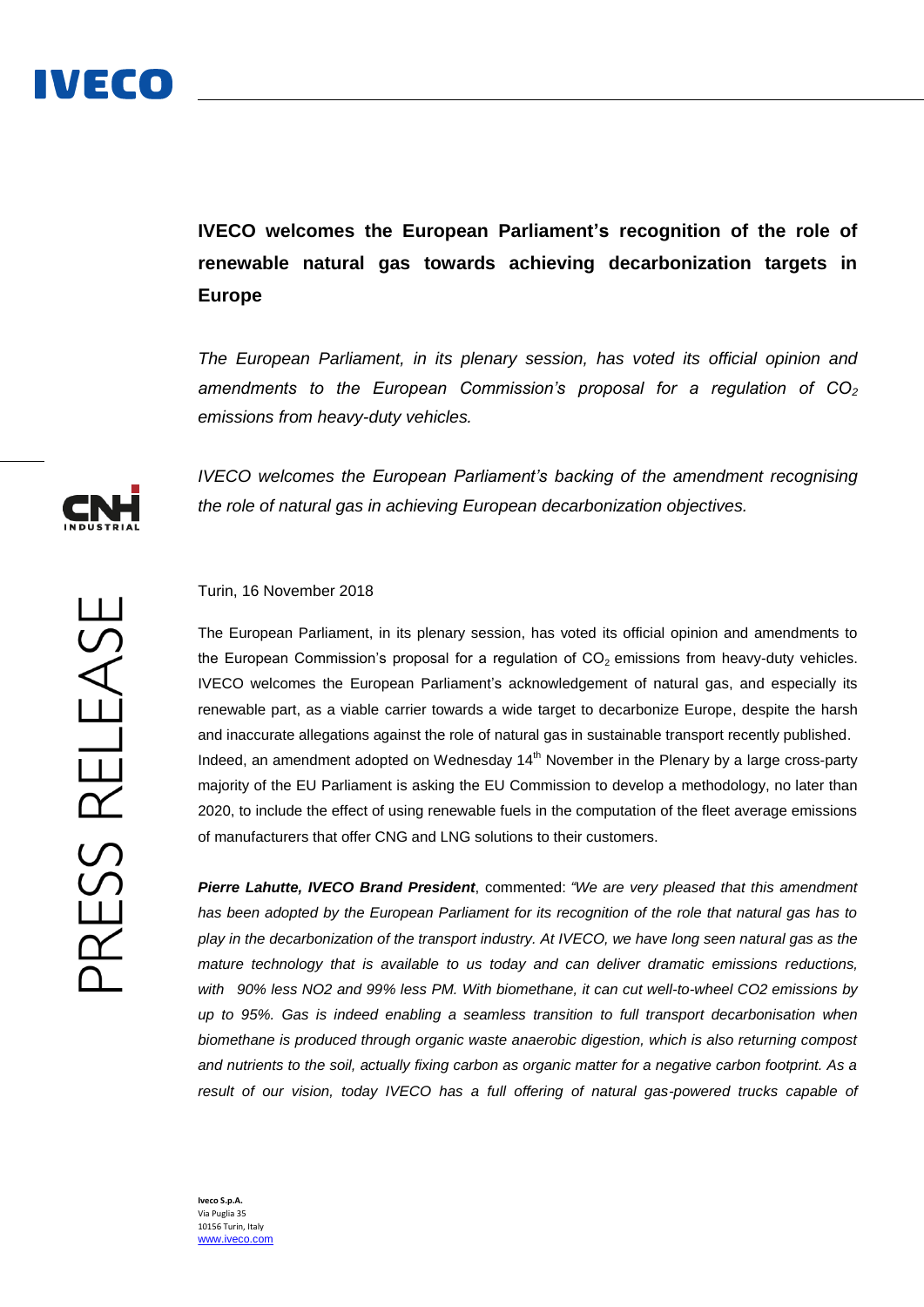

*covering all missions, all the way to heavy-duty long distance haulage, as we showed at this year's IAA 2018, where we made history as the first manufacturer to have zero diesel vehicles on our stand."*

The view of natural gas as the mature solution for sustainable transport is shared by EU Institutions and Governments, which are supporting its development with a variety of actions. The amendment concerning natural gas adds to other measures already in place, such as the financial incentives for energy-efficient low  $CO<sub>2</sub>$  trucks and the exemption from motorway tolls for LNG (Liquefied Natural Gas) vehicles announced in Germany; the elimination of excise duty on LNG and the taxation of Diesel to fund the development of the LNG infrastructure in Poland; and the decrees issued in France and Italy to promote the use of bio-methane produced from cow manure and agricultural waste to fuel transport vehicles.

The final report still includes many critical points for the industry, among the others more stringent emission reduction objectives. The next step in the legislative process is the vote of the EU Council, and IVECO and the gas and biogas industry trust that Member States will take on board this provision in order to speed up the decarbonization process.